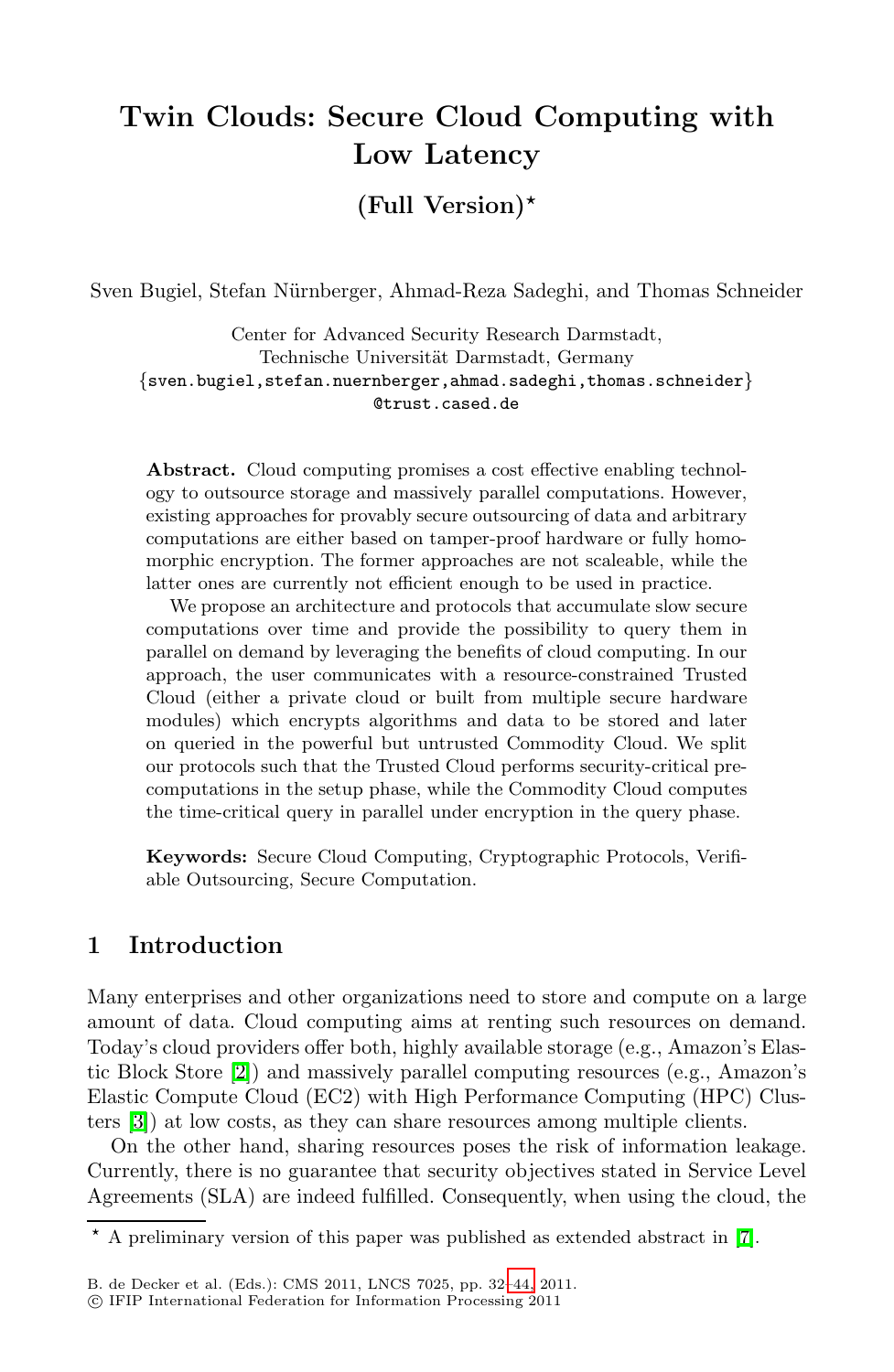client is forced to blindly trust the provider's mechanisms and configuration  $[9]$ . However, this is accompanied by the risk of data leakage and industrial espionage due to a malicious insider at the provider or due to other customers with whom they share physical resources in the cloud  $[32]$ . Example applications that need to protect sensitive data include, but are not limited to, processing of personal health records or payroll databases. Access usually occurs not very frequently, but needs to be processed very fast while privacy of the data should be preserved.

Due to regulatory reasons, contractual obligations, or protection of intellectual property, cloud clients require confidentiality of their outsourced data, that computations on their data were processed correctly (verifiability), and that no tampering happened (integrity). Secure outsourcing of arbitrary computations on data is particularly difficult to fulfill if the client does not trust the cloud provider at all. Some cryptographic methods allow specific computations on encrypted data  $[4,18]$  $[4,18]$ , or to securely and verifiably outsource storage  $[24]$ .

Secure computation of *arbitrary* functions, e.g., arbitrary statistics or queries, on confidential data can be achieved based on fully homomorphic encryption as shown in  $[10,8]$  $[10,8]$ . However, these schemes are not yet usable in practice due to their poor efficiency. Furthermore, in a multi-client scenario, cryptography alone is not sufficient and additional assumptions have to be made such as using tamper-proof hardware  $[42]$ . Still, secure hardware which provides a shielded execution environment does not scale well as it is expensive and relatively slow.

**Our Approach.** We propose a model for secure computation of arbitrary functions with *low latency* using two clouds (twins). The resource-constrained *Trusted* Cloud is used for pre-computations whereas the untrusted, but powerful Commodity Cloud is used to achieve low latency (cf. Fig.  $\Box$ ). Our approach allows to separate the computations into their security and performance aspects: securitycritical operations are performed by the Trusted Cloud in the Setup Phase, whereas performance-critical operations are performed on encrypted data in parallel by the Commodity Cloud in the Query Phase. Analogous to electricity, this can be seen as a battery that can be charged over night with limited amperage and later provides energy rapidly during discharge.



<span id="page-1-0"></span>**Fig. 1.** Twin Clouds model with Client, Trusted Cloud, and Commodity Cloud

In the Setup Phase, the Trusted Cloud encrypts the outsourced data and programs using Garbled Circuits  $(GC)$  **43** which requires only symmetric cryptographic operations and a constant amount of memory. In the time-critical Query Phase, the Trusted Cloud verifies the results computed by the Commodity Cloud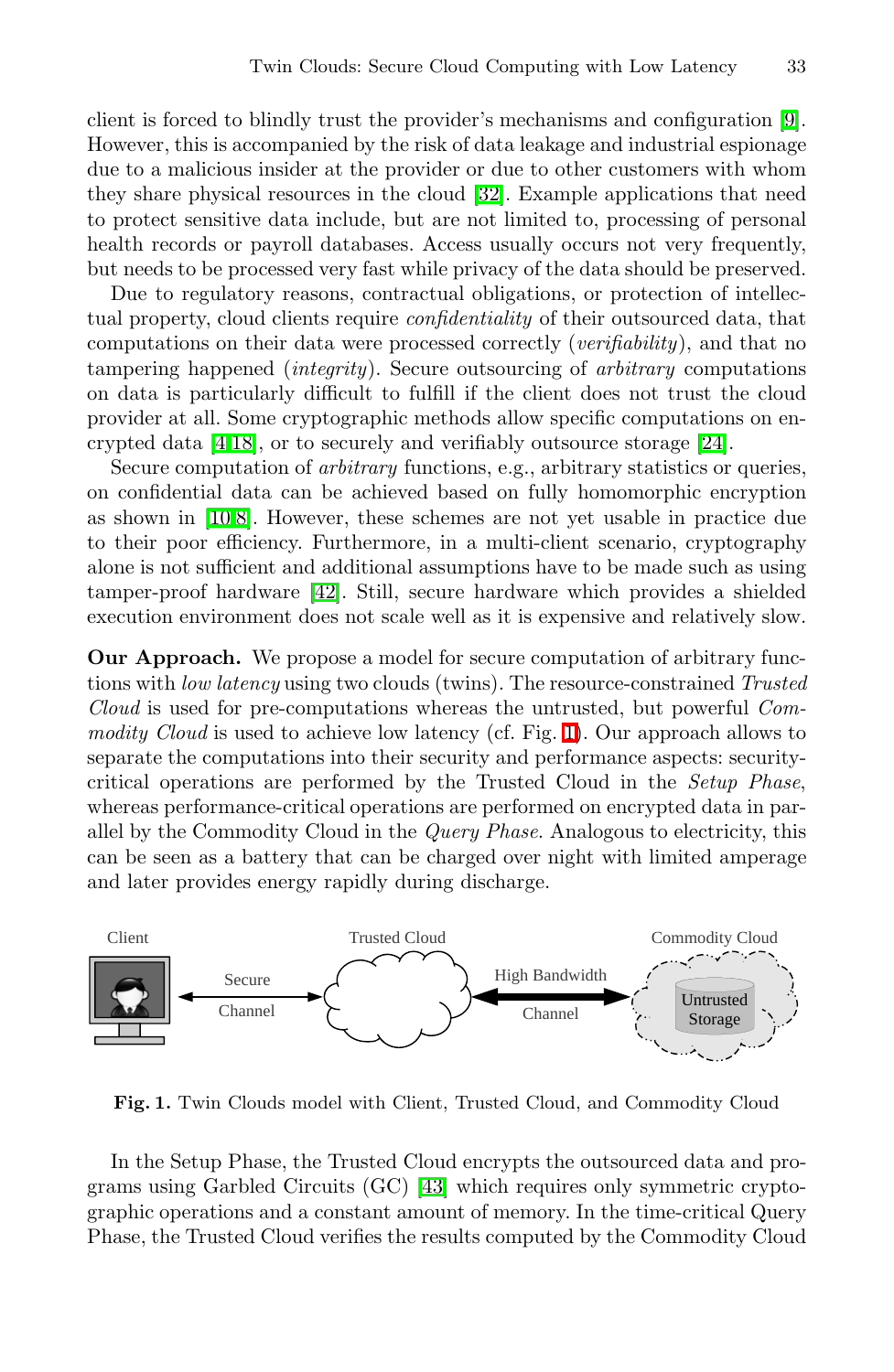under encryption. Our proposed solution is transparent as the Client uses the Trusted Cloud as a proxy that provides a clearly defined interface to manage the outsourced data, programs, and queries. We minimize the communication over the secure channel (e.g., SSL/TLS) between Client and Trusted Cloud.

**Outline and Contribution.** After summarizing related work in §[2](#page-2-0) and preliminaries in **§[3](#page-5-0)** we present the following contributions in the respective sections: In **[4](#page-6-0)4** we present our model for secure outsourcing of data and arbitrary computations with low latency using two clouds. The Trusted Cloud is mostly involved in the Setup Phase, while queries are evaluated under encryption and in parallel by the untrusted *Commodity Cloud*. In §[5](#page-7-0) we give an instantiation of our model based on GCs, the currently most efficient method for secure computation.

Our proposed solution has several advantages over previous proposals (cf. §[2\)](#page-2-0):

- 1. Communication Efficiency. We minimize the communication between the client and the Trusted Cloud as only a program, i.e., a very compact description of the function, is transferred and compiled on-the-fly into a circuit.
- 2. Transparency. The client communicates with the Trusted Cloud over a secure channel and clear interfaces that abstract from the underlying cryptography.
- <span id="page-2-0"></span>3. Scalability and Low Latency. Our approach is highly scalable as both clouds can be composed from multiple nodes. In the Query Phase, the Trusted Cloud performs only few computations (independent of the function's size).
- 4. Multiple Clients. Our protocols can be extended to multiple clients such that the Commodity Cloud securely and non-interactively computes on the clients' input data.

## <span id="page-2-1"></span>**2 Related Work**

Here, we summarize related works for secure outsourcing of storage and arbitrary computations based on Trusted Computing  $(\underline{32.1})$ , Secure Hardware  $(\underline{32.2})$ , Secure Computation ( $\{2.3\}$ ), and Architectures for Secure Cloud Computing ( $\{2.4\}$ ).

## **2.1 Trusted Computing**

The most prominent approach to Trusted Computing technology was specified by the Trusted Computing Group (TCG)  $[40]$ . The TCG proposes to extend common computing platforms with trusted components in software and hardware, which enable the integrity measurement of the platform's software stack at boot-/load-time (*authenticated boot*,  $\boxed{35}$ ) and the secure reporting of these measurements to a remote party (*remote attestation*,  $[14]$ ). Thus, it provides the means to achieve verifiability and transparency of a trusted platform's software state. Trusted Computing enables the establishment of trusted execution environments in commodity cloud infrastructures  $[37,36]$  $[37,36]$ . However, the reliable and efficient attestation of execution environments at run-time remains an open research problem. Trusted Computing is orthogonal to our approach and could be used to augment the Trusted Cloud with attestation capabilities.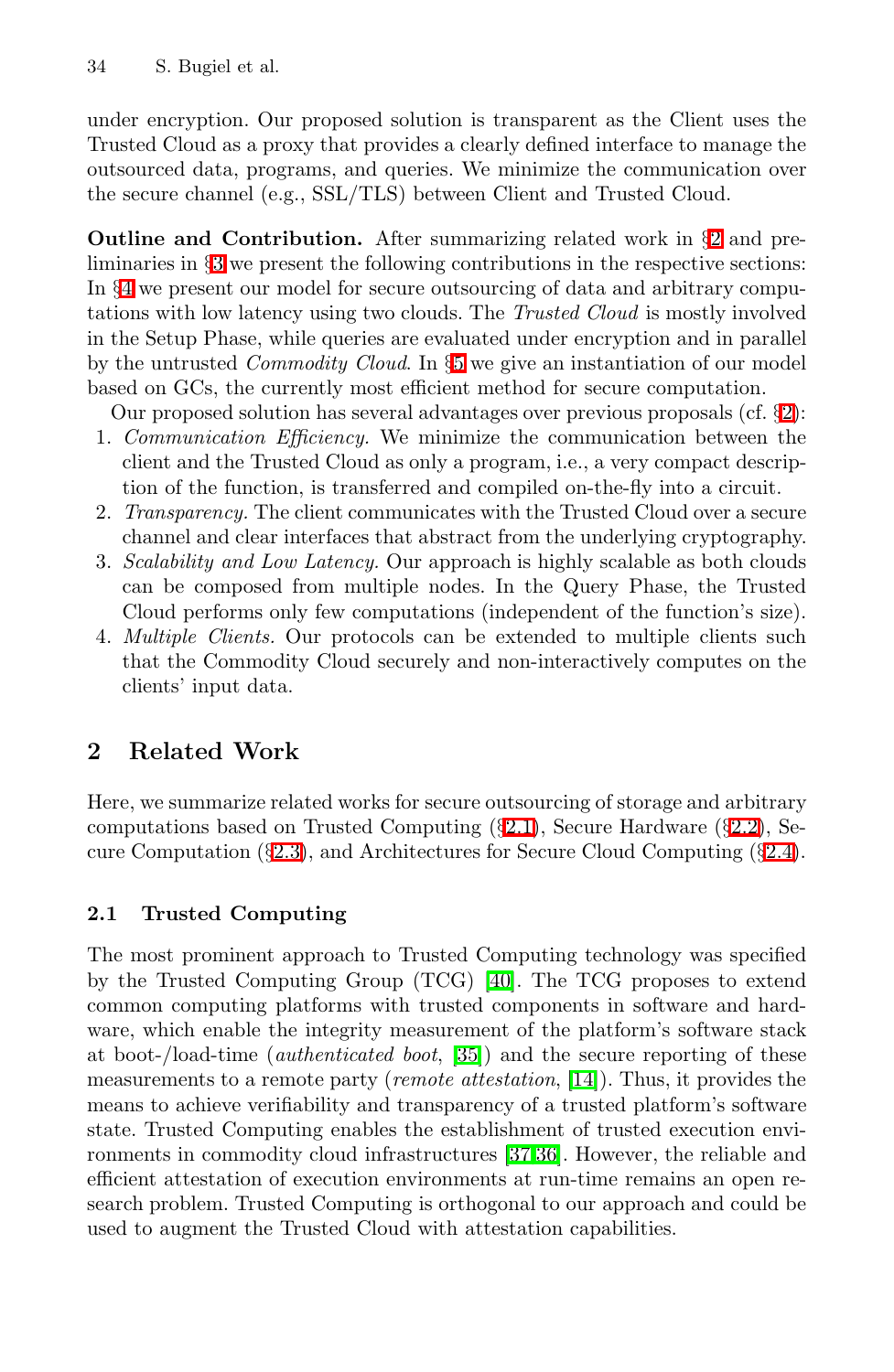### <span id="page-3-0"></span>**2.2 Secure Hardware / HSMs**

<span id="page-3-1"></span>Cryptographic co-processors, such as the IBM 4765 or 4764 [\[19\]](#page-11-7), provide a highsecurity, tamper-resistant execution environment for sensitive cryptographic operations. Such co-processors are usually certified, e.g., according to FIPS or Common Criteria. Hardware Security Modules (HSM) or Smartcards additionally provide a secure execution environment to execute custom programs. As secure hardware is usually expensive, relatively slow, and provides only a limited amount of secure memory and storage, it does not qualify as building block for a cost-efficient, performant, and scalable cloud computing infrastructure.

### **2.3 Secure Computation**

Secure computation allows mutually distrusting parties to securely perform computations on their private data without involving a trusted third party. Existing approaches for secure computation are either based on computing with encrypted functions (called Garbled Circuits), or computing on encrypted data (using homomorphic encryption) as summarized in the following.

<span id="page-3-2"></span>**Garbled Circuits.** Yao's Garbled Circuits (GC) [\[43\]](#page-12-3) allow secure computation with encrypted functions. On a high level, one party (called constructor) "encrypts" the function to be computed using symmetric cryptography and later, the other party (called evaluator) decrypts the function using keys that correspond to the input data (called "garbled values"). We give a detailed description of GCs later in §[3.2.](#page-5-1) Although GCs are very efficient as they use only symmetric cryptographic primitives, their main disadvantage is that each GC can be evaluated only once and its size is linear in the size of the evaluated function. As used in several works (e.g.,  $\sqrt{28|1|13|23|17}$ ), the trusted GC creator can generate GCs in a setup phase and subsequently GCs are evaluated by one or more untrusted parties. Afterwards, the GC creator can verify efficiently that the computations indeed have been performed correctly (verifiability). Our protocols in §[5](#page-7-0) use GCs in commodity clouds that are composed from off-the-shelf hardware. In particular our protocols do not require that the cloud is equipped with trusted hardware modules (as proposed in  $\sqrt{20.21,34.26}$ ), while they could benefit from hardware accelerators such as FPGAs or GPUs (cf. [\[23\]](#page-11-9)).

**Homomorphic Encryption.** Homomorphic Encryption (HE) allows to compute on encrypted data without using additional helper information. Traditional HE schemes are restricted to specific operations (e.g., multiplications for RSA [\[33\]](#page-12-11), additions for Paillier [\[29\]](#page-12-12), or additions and up to one multiplication for  $\boxed{6}$ ). They allow to outsource specific computations, e.g., encryption and signatures  $[18]$ , to untrusted workers, but require interaction to compute arbitrary functions. Recently, Fully HE (FHE) schemes have been proposed for arbitrary computations on encrypted data  $\boxed{11,38,41}$  $\boxed{11,38,41}$  $\boxed{11,38,41}$ . When combined with GCs for verifiability (cf. above), FHE allows to securely outsource data and arbitrary computations **[\[10](#page-11-4).8]**. However, FHE is not yet sufficiently efficient to be used in practical applications [\[38,](#page-12-13)[12\]](#page-11-14).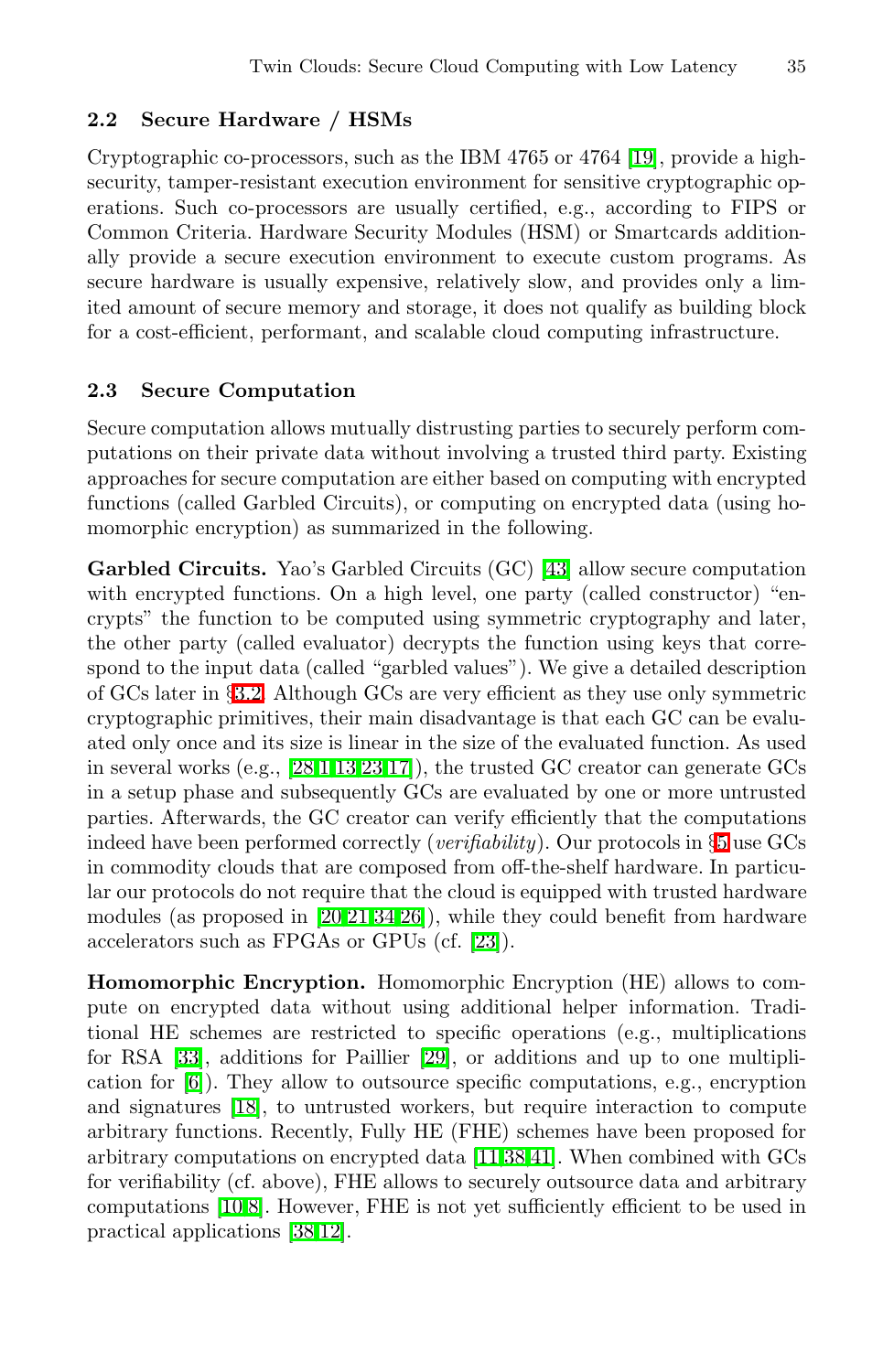<span id="page-4-0"></span>Multiple Data Owners. The setting of secure outsourcing of data and computations can be generalized to multiple parties who provide their encrypted inputs to an untrusted server that non-interactively computes the verifiably correct result under encryption. However, using cryptography alone, this is only possible for specific functions  $\boxed{15}$ , but not arbitrary ones  $\boxed{42}$ . This impossibility result can be overcome by using a trusted third party, in our case the Trusted Cloud.

### **2.4 Architectures for Secure Cloud Computing**

We combine advantages of the following architectures for secure cloud computing. An architecture for Signal Processing in the Encrypted Domain (SPED) in commodity computing clouds is described in [\[39\]](#page-12-15). SPED is based on cryptographic concepts such as secure multiparty computation or homomorphic encryption, which enable the secure and verifiable outsourcing of the signal processing. The authors propose a middleware architecture on top of a commodity cloud which implements secure signal processing by using SPED technologies. The client communicates via a special API, provided by a client-side plugin, with the middleware in order to submit new inputs and retrieve results. However, the authors do not elaborate on how to instantiate their protocols efficiently and do not answer problems regarding the feasibility of their approach. For instance, if GCs are used, they need to be transferred between the client-side plugin and the middleware which requires a large amount of communication. We parallelize the client plugin within the Trusted Cloud, provide a clear API that abstracts from cryptographic details, and give complete protocols.

Another architecture for secure cloud computing was proposed in **34**. The authors propose to use a tamper-proof hardware token which generates GCs in a setup phase that are afterwards evaluated in parallel by the cloud. The token receives the description of a boolean circuit and generates the corresponding GC using a constant amount of memory (using the protocol of [\[22\]](#page-11-16)). The hardware token is integrated into the infrastructure of the cloud service provider either in form of a Smartcard provided by the client, or as a cryptographic co-processor. We overcome several restrictions of this architecture by transferring smaller program descriptions instead of boolean circuits, virtualizing the hardware token in the Trusted Cloud, and providing a clear API for the client.

This idea of secure outsourcing of data and computations based on a tamperproof hardware token was extended to the multi-cloud scenario in [\[26\]](#page-12-10). In this scenario, multiple non-colluding cloud providers are equipped with a tamperproof hardware token each. On a conceptual level, the protocol of [\[26\]](#page-12-10) is similar to that of [\[34\]](#page-12-9): The token outputs helper information, i.e., multiplication tuples (resp. garbled tables in [\[34\]](#page-12-9)), to the associated untrusted cloud provider who uses this information within a secure multi-party computation protocol executed among the cloud providers (resp. for non-interactive computation under encryption) based on additive secret-sharing (resp. garbled circuits). The tokens in both protocols need to implement only symmetric cryptographic primitives (e.g., AES or SHA) and require only a constant amount of memory. In contrast, our Twin Clouds protocol is executed between two clouds (one trusted and one untrusted) and does not require trusted hardware.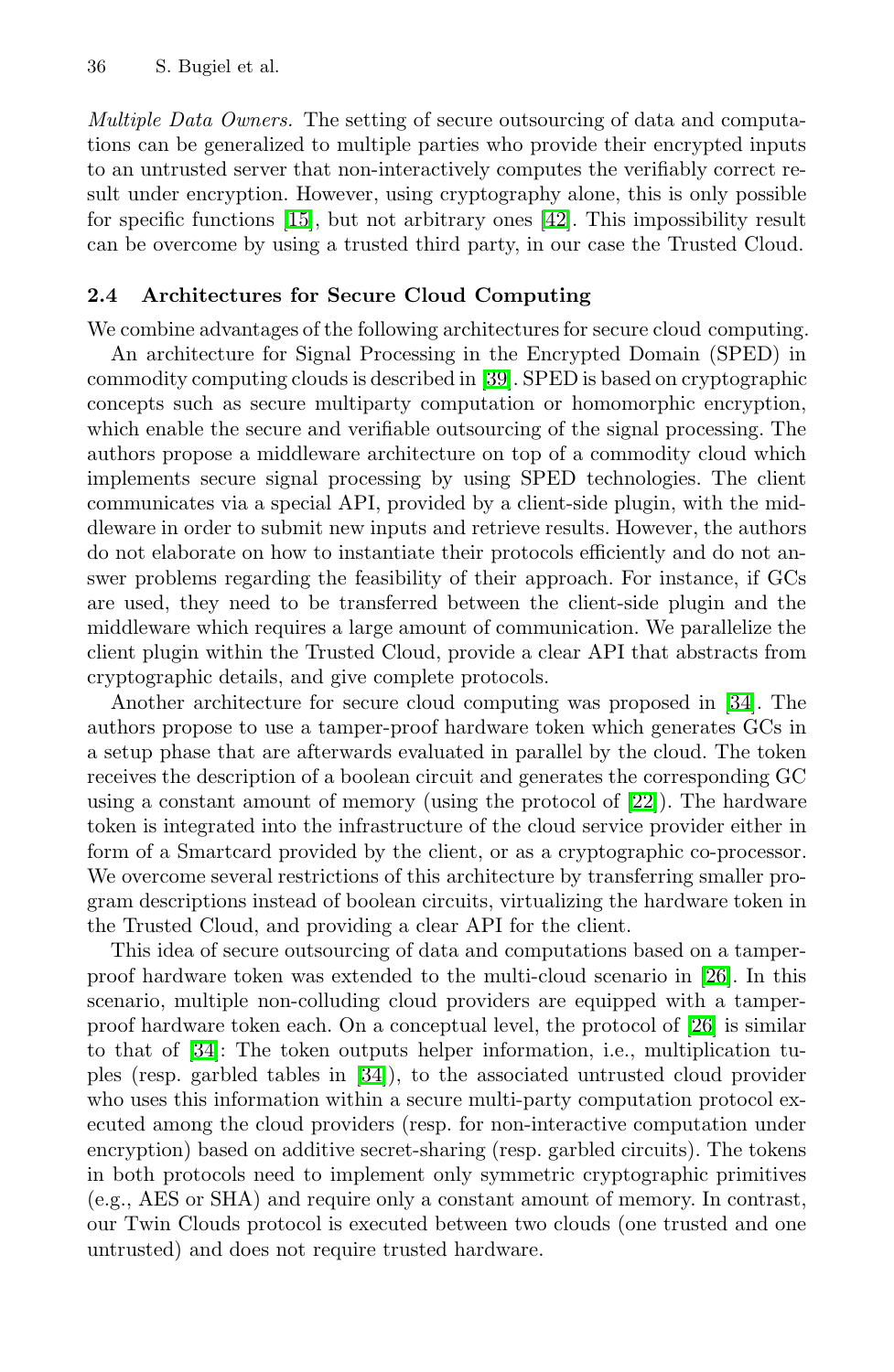## <span id="page-5-3"></span><span id="page-5-0"></span>**3 Preliminaries**

Our constructions make use of the following building blocks.

#### <span id="page-5-1"></span>**3.1 Encryption and Authentication**

Confidentiality and authenticity of data can be guaranteed with symmetric cryptography: either with a combination of symmetric encryption (e.g., AES) and a Message Authentication Code (MAC, e.g., HMAC), or by using authenticated encryption, a special mode of operation of a block cipher (e.g., EAX  $[5]$ ). graphy: eith<br>essage Auth<br>cryption, a<br>*Notation.*  $\hat{x}$ <br> $x - \text{DecVer}$ 

*Notation.*  $\hat{x} = \text{AuthEnc}(x)$  denotes the authentication and encryption of data Nessage Authen<br>encryption, a sp<br> $Notation. \hat{x} =$ <br> $x; x = \text{DecVer}(\hat{x})$  $x; x = \text{DecVer}(\hat{x})$  denotes the corresponding verification and decryption process.

### **3.2 Garbled Circuits (GC)**

Arbitrary functions can be computed securely based on Yao's Garbled Circuits  $(GC)$  [\[43\]](#page-12-3). Compared to FHE (cf.  $\S 2.3$ ), GCs are highly efficient as they use only symmetric cryptographic primitives but require helper information (cf. Fig.  $2$ ).



<span id="page-5-2"></span>**Fig. 2.** Overview of Garbled Circuits

The main idea of GCs is that the *constructor* generates an encrypted version of the function f (represented as boolean circuit), called *garbled circuit* f. For<br>this it assigns to each wire W, of f two randomly chosen garbled values  $\tilde{w}^0$ ,  $\tilde{w}^1$ The main idea of GCs is that the *constructor* generates an encrypted version<br>of the function f (represented as boolean circuit), called *garbled circuit*  $\tilde{f}$ . For<br>this, it assigns to each wire  $W_i$  of f two randomly The main idea of GCs is that the *constructor* generates an e.<br>
of the function f (represented as boolean circuit), called *garbl*<br>
this, it assigns to each wire  $W_i$  of f two randomly chosen garble<br>
that correspond to th that correspond to the respective values 0 and 1. Note that  $\tilde{w}_i^j$  does not reveal any information about its plain value  $j$  as both keys look random. Then, for each gate of f, the constructor creates helper information in form of a garbled that correspond to the respective values 0 and 1. Note that  $\widetilde{w}_i^j$  does not reveal<br>any information about its plain value j as both keys look random. Then, for<br>each gate of f, the constructor creates helper informati (details below). The garbled circuit f consists of the garbled tables of all gates.<br>Later the *evaluator* obtains the garbled values  $\tilde{x}$  corresponding to the inputs u, each gate of *J*, the constructor creates helper information in form of a *garbled* table  $\tilde{T}_i$  that allows to decrypt only the output key from the gate's input keys (details below). The garbled circuit  $\tilde{f}$  consis x of the function and evaluates the garbled circuit  $f$  by evaluating the garbled  $\sigma$  at  $\sigma$  one-by-one using their garbled tables. Finally, the evaluator obtains the þ gates one-by-one using their garbled tables. Finally, the evaluator obtains the Later, the *evaluator* obtains the garbled values x corresponding to the inputs x of the function and evaluates the garbled circuit  $\tilde{f}$  by evaluating the garbled gates one-by-one using their garbled tables. Finally, them into the corresponding plain output  $y = f(x)$ .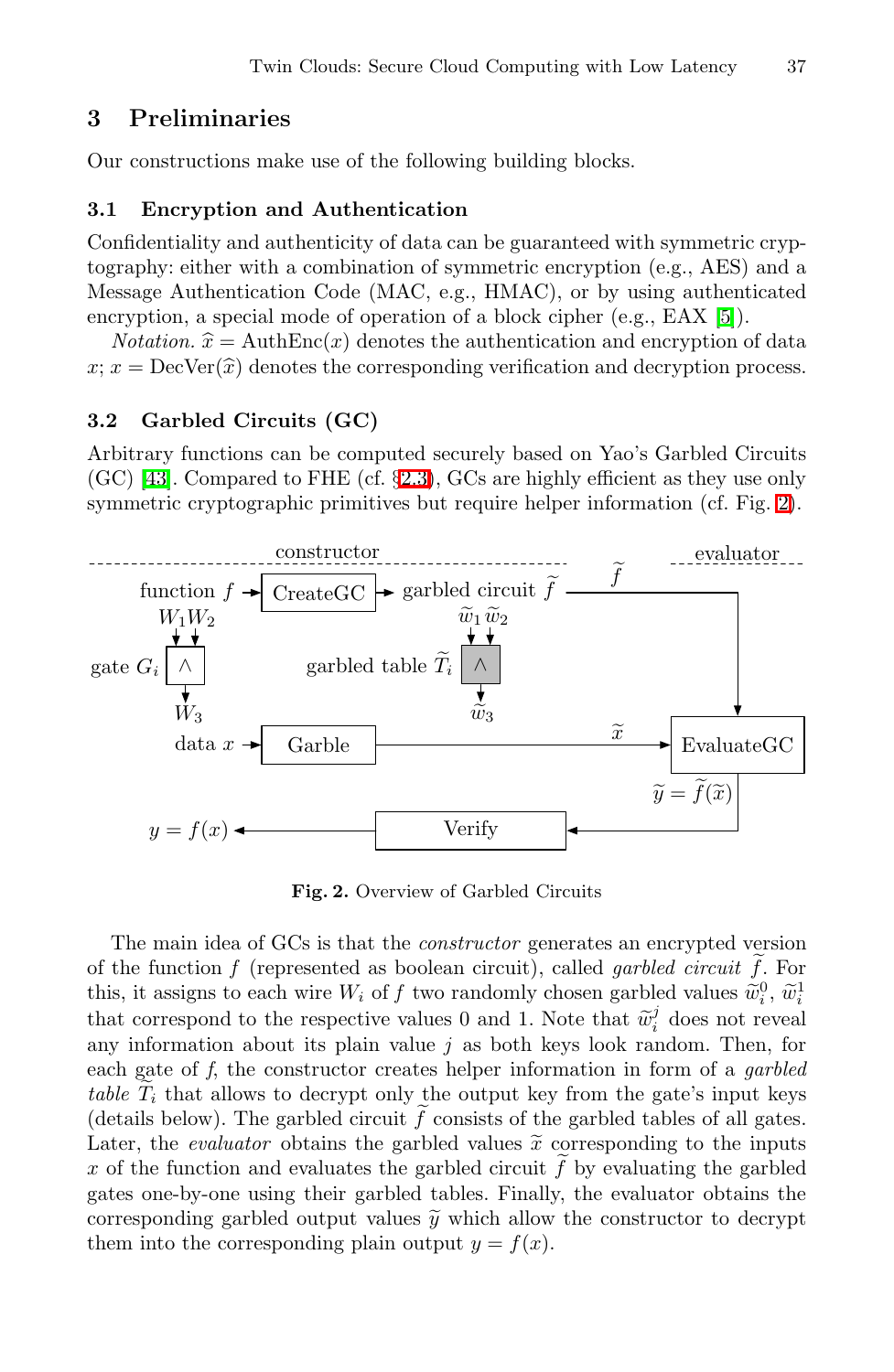Security and Verifiability. GCs are secure against malicious evaluator (cf.  $\boxed{13}$ ) and demonstration of valid output keys implicitly proves that the computation was performed correctly (cf.  $\boxed{10}$ ). To guarantee security and verifiability, a GC can be evaluated only once, i.e., a new GC must be created for each evaluation.

*Efficient GC constructions.* The efficient GC construction of  $[25]$ , provably secure in the random oracle model, provides "free XOR" gates, i.e., XOR gates have no garbled table and negligible cost for evaluation. For each 2-input non-XOR gate the garbled table has size  $\approx 4t$  bits, where t is the symmetric security parameter (e.g.,  $t = 128$ ); creation of the garbled table requires 4 invocations of a cryptographic hash function (e.g., SHA-256) and evaluation needs 1 invocation. As shown in [\[22\]](#page-11-16), generation of GCs requires only a constant amount of memory (independent of the size of the evaluated function) and only symmetric cryptographic operations (e.g., SHA-256). The implementation results of  $\overline{31}$ show that *evaluation* of GCs can be performed efficiently on today's hardware: GC evaluation of the reasonably large AES functionality (22,546 XOR; 11,334 non-XOR gates) took 2s on a single core of an Intel Core 2 Duo with 3.0 GHz. GC evaluation of the reasonably large AES functionality (22,546 XOR; 11,334<br>non-XOR gates) took 2s on a single core of an Intel Core 2 Duo with 3.0 GHz.<br>Notation.  $\tilde{x}$  is the garbled value corresponding to x.  $\tilde{C}$ 

<span id="page-6-1"></span>non-XOR gates) took 2s on a single core of an Intel Core 2 Duo with 3.0 GE<br>Notation.  $\tilde{x}$  is the garbled value corresponding to x.  $\tilde{C}$  is the GC for boole<br>circuit C (with |C| non-XOR gates).  $\tilde{y} = \tilde{C}(\tilde{x})$  d

## **3.3 Circuit Compiler**

The functions to be computed securely can be expressed in a compact way in a hardware description language and compiled automatically into a boolean circuit. A prominent example is Fairplay's [\[27\]](#page-12-17) Secure Function Description Language (SFDL) which resembles a simplified version of a hardware description language, e.g., Verilog or VHDL (Very high speed integrated circuit Hardware Description Language), and supports types, variables, functions, boolean operators  $(\wedge, \vee, \oplus, \ldots)$ , arithmetic operators  $(+, -)$ , comparison  $(<, \geq, =, \ldots)$ , and control structures like if-then-else or for-loops with constant range. Other candidates for compact description and compilation into boolean circuits are the languages and tools provided by  $[30,16]$  $[30,16]$ . As shown in  $[16]$ , the compilation into a circuit can be implemented with a low memory footprint. In principle, it would be possible to compile algorithms formulated in any standard programming language such as C or Java into a boolean circuit, as every computable function can be expressed as boolean circuit of polynomial size.

<span id="page-6-0"></span>*Notation.*  $C = \text{Compile}(P)$  denotes compilation of program P into circuit C.

## **4 Twin Clouds Model**

Our Twin Clouds model, depicted in Fig.  $\Box$  on page  $\Box$  allows secure outsourcing of data and arbitrary computations with low latency to an untrusted commodity cloud. In our model, the Client makes use of the services offered by a cloud service provider to outsource its data and computations thereon into the provider's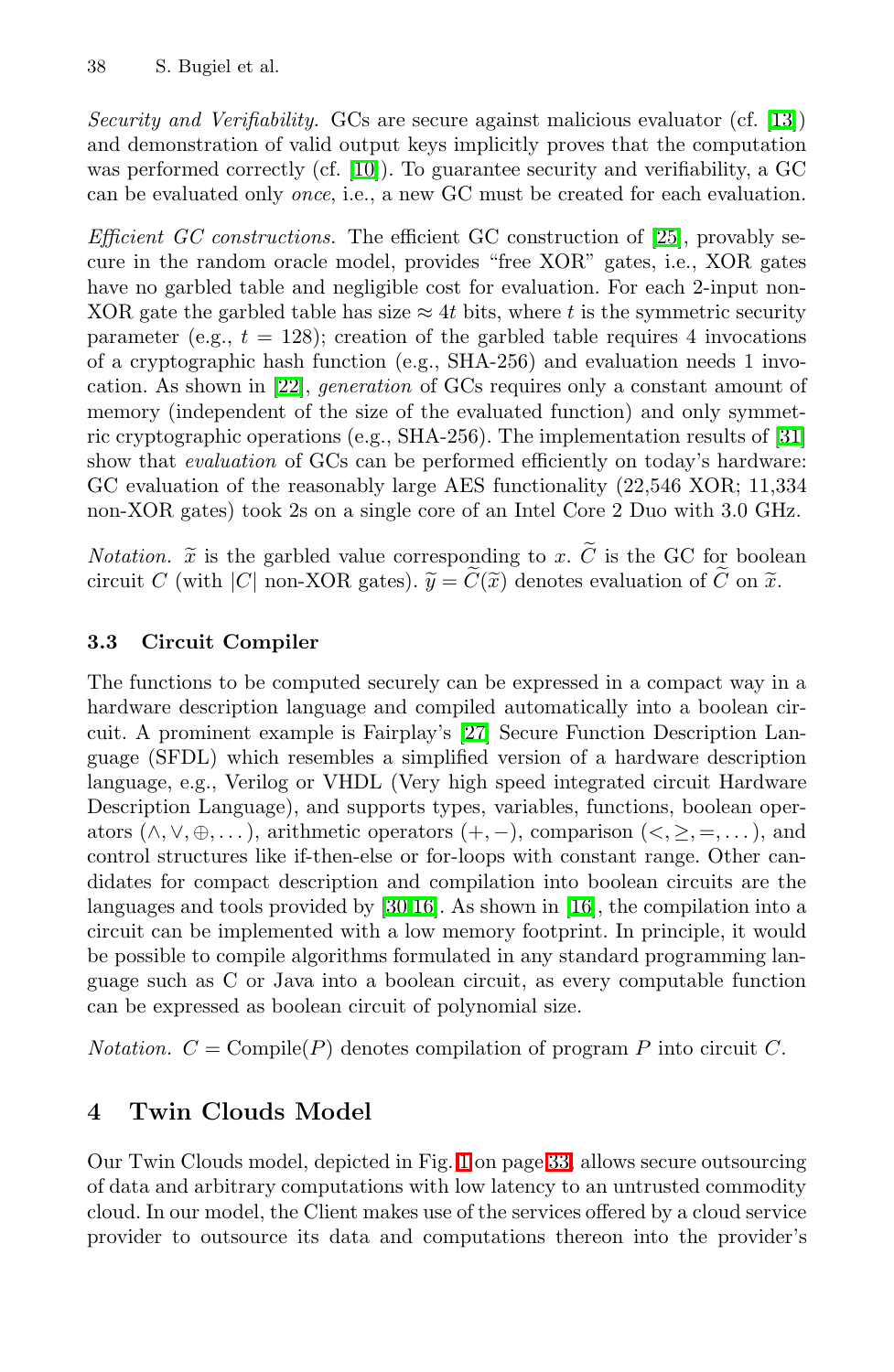Commodity Cloud in a secure way. The confidentiality and the integrity of the outsourced data must be protected against a potentially malicious provider, and the correctness of the outsourced computations must be verifiable by the Client.

Due to the assumed large size of the Client's data and/or the computational complexity of the computations thereon, it is not possible to securely outsource the data to the Commodity Cloud and let the Client execute its computations locally after retrieving back the entire data. Instead, the computations must be performed by the Commodity Cloud without interaction with the Client.

To achieve these goals and satisfy the above mentioned security requirements, the Twin Cloud model uses a Trusted Cloud as proxy between the Client and the Commodity Cloud. The Trusted Cloud provides a resource-restricted execution environment and infrastructure that is fully trusted by the Client. As the resources of the Trusted Cloud are restricted, relatively expensive, and potentially slow, the computations can also not be performed within the Trusted Cloud.

Instead, the Trusted Cloud is a transparent proxy that adds the needed security properties (integrity, confidentiality, verifiability) on top of the services provided by the fast but insecure Commodity Cloud. It provides an interface for secure storage and computations to the Client while abstracting from the service provider's cloud infrastructure. This interface (e.g., a web-frontend or API) allows to securely submit data, programs, and queries to be securely stored and computed. The low-bandwidth connection between Client and Trusted Cloud is secured by a secure channel (e.g.,  $\text{SSL}/\text{TLS}$ ).

The Trusted Cloud is used mostly during a Setup Phase, but performs only few computations during the time-critical Query Phase. It is assumed to have a small amount of storage only; if larger amounts of data need to be stored, they can be securely outsourced to the Commodity Cloud's untrusted storage. To allow this secure outsourcing of storage, the Trusted Cloud is connected to the Commodity Cloud over an unprotected high-bandwidth channel.

<span id="page-7-0"></span>A possible instantiation of the Trusted Cloud can be a private cloud of the Client (e.g., his existing IT infrastructure). Alternatively, the Trusted Cloud could be a cluster of virtualized cryptographic co-processors (e.g., the IBM 4765 [\[19\]](#page-11-7) or other Hardware Security Modules) which are offered as a service by a third party and which provide the necessary hardware-based security features to implement a secure remote execution environment trusted by the Client.

## **5 Twin Clouds Protocols**

To efficiently instantiate the Twin Clouds model of  $\mathcal{L}$  we use a "battery" for secure computations: In the Setup Phase, the battery is charged by precomputing encrypted (garbled) data and functions within the resource-limited Trusted Cloud. Later, in the Query Phase, the battery is rapidly discharged by evaluating these encryptions in parallel within the Commodity Cloud.

**Simplification.** To ease presentation, we assume a single client who outsources a single program P. However, our protocols naturally extend to multiple programs and clients. We also assume that the Trusted Cloud takes appropriate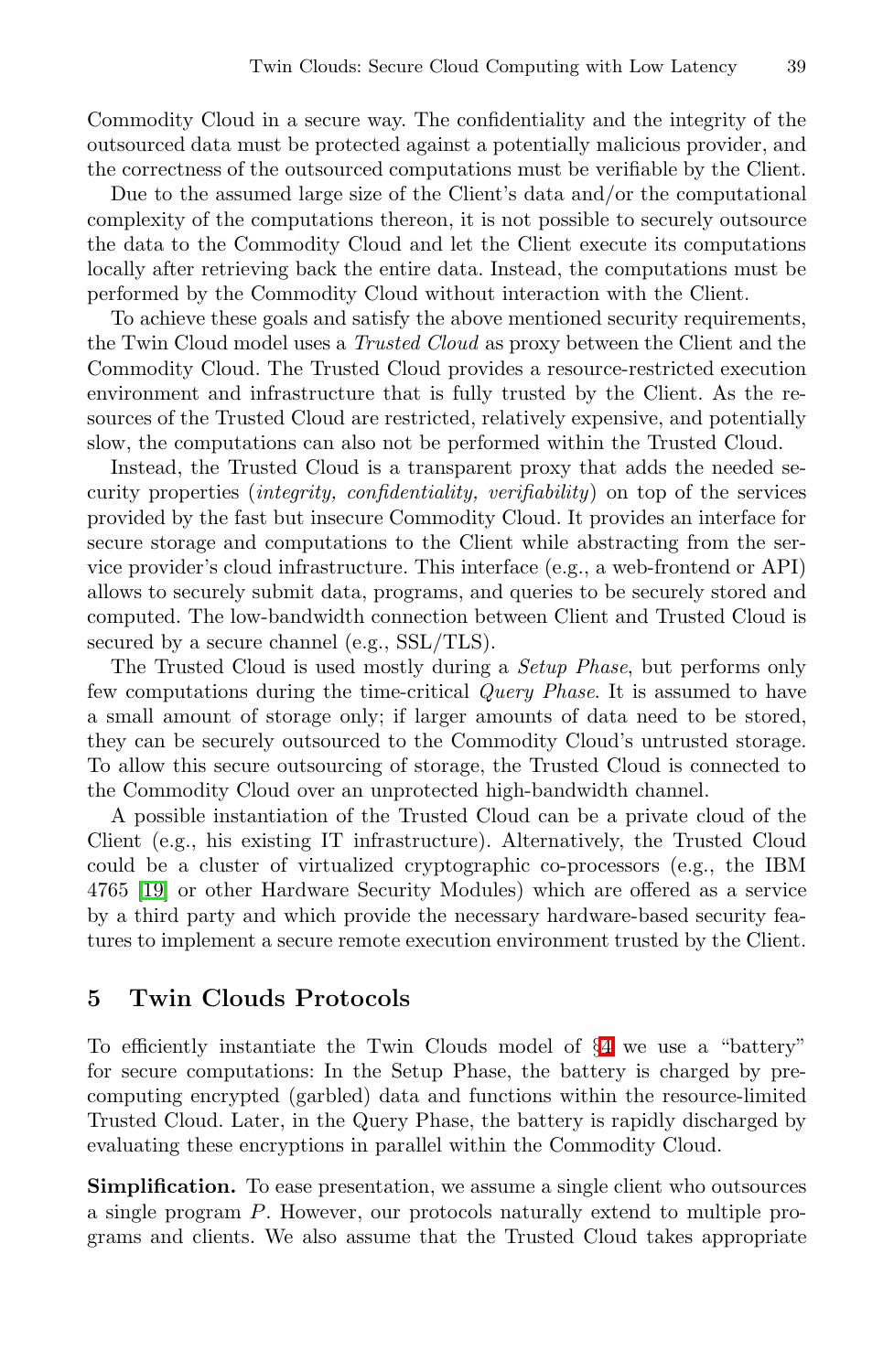measures to protect against replay attacks, e.g., an internal database of randomly chosen keys for each authenticated encryption and GC with associated garbled data.

**Interface.** The Client accesses the Trusted Cloud over a secure channel and the following interface which abstracts from all underlying cryptographic details: During the Setup Phase, the Client provides the data D to be outsourced and the program P (formulated in a Hardware Description Language, cf.  $\S33$ ) to be computed. Later, in the Query Phase, the Client issues a query q which should be processed as fast as possible resulting in the response  $r = P(q, D)$  output to the Client. Additionally, the Client can update the stored data D or program P.

**Protocol Overview.** On a high-level, our protocols work as follows: The Trusted Cloud stores Client's data  $D$  and program  $P$  securely in the Com-<br>modity Cloud. Then, the Trusted Cloud retrieves back  $D$  and re-encrypts it modity Cloud. Then, the Trusted Cloud retrieves back D and re-encrypts it **Protocol Overview.** On a high-level, our protocols work as follows: The Trusted Cloud stores Client's data D and program P securely in the Commodity Cloud. Then, the Trusted Cloud retrieves back D and re-encrypts it into in the Commodity Cloud. Later, the Client's query q is encrypted and sent to the Commodity Cloud which computes the garbled result  $\tilde{r} = \tilde{C}(\tilde{q}, \tilde{D})$  under into its garbled equivalent  $D$ , and generates GCs  $C$  from  $P$ ; both are stored encryption (using a pre-computed  $\tilde{C}$  which is deleted afterwards). Finally, the Trusted Cloud verifies the garbled result and sends  $r = P(q, D)$  to the Client.

We describe the details of the two phases next. Actions invoked by the Client are denoted by Latin letters and automatically triggered actions by Greek ones.

## **5.1 Setup Phase**

The *Setup Phase*, depicted in Fig.  $\boxed{3}$  consists of the following use-cases.



<span id="page-8-0"></span>**Fig. 3.** *Setup Phase*: *a*,*b*) Client registers data *D* and program *P* to be stored securely **in Fig. 3.** Setup Phase: a,b) Client registers data *D* and program *P* to be stored securely in the *Commodity Cloud.*  $\alpha$ ) Updates of *D* require re-generation of garbled data  $\tilde{D}$ . *Fig. 3. Setup Phase: a,b)* Client registers data *D* and prograin the *Commodity Cloud.*  $\alpha$ ) Updates of *D* require re-generation of garbled circuits  $\tilde{C}$ .

a) Modify Data. When the Client provides new or modified data  $D$  to be outsolution of the Client provides new or modified data D to be out-<br>sourced (a1), D is stored securely as  $\hat{D} = \text{AuthEnc}(D)$  (cf.  $\overline{\text{32.1}}$ ) in the Com-<br>modity Claud (a2). Whenever D is modified, the sexual data  $\tilde{D}$ a) Modify Data. When the Client provides new or modified data D to be outsourced (a1), D is stored securely as  $\hat{D} = \text{AuthEnc}(D)$  (cf.  $\frac{\sqrt{32.1}}{2.1}$ ) in the Commodity Cloud (a2). Whenever D is modified, the garbled data (a) *a) Moaty Data.* When the Chent provides hew or modified sourced (a1), *D* is stored securely as  $\hat{D} = \text{AuthEnc}(D)$  (modity Cloud (a2). Whenever *D* is modified, the garbled d (cf.  $\alpha$  below) and all pre-computed GCs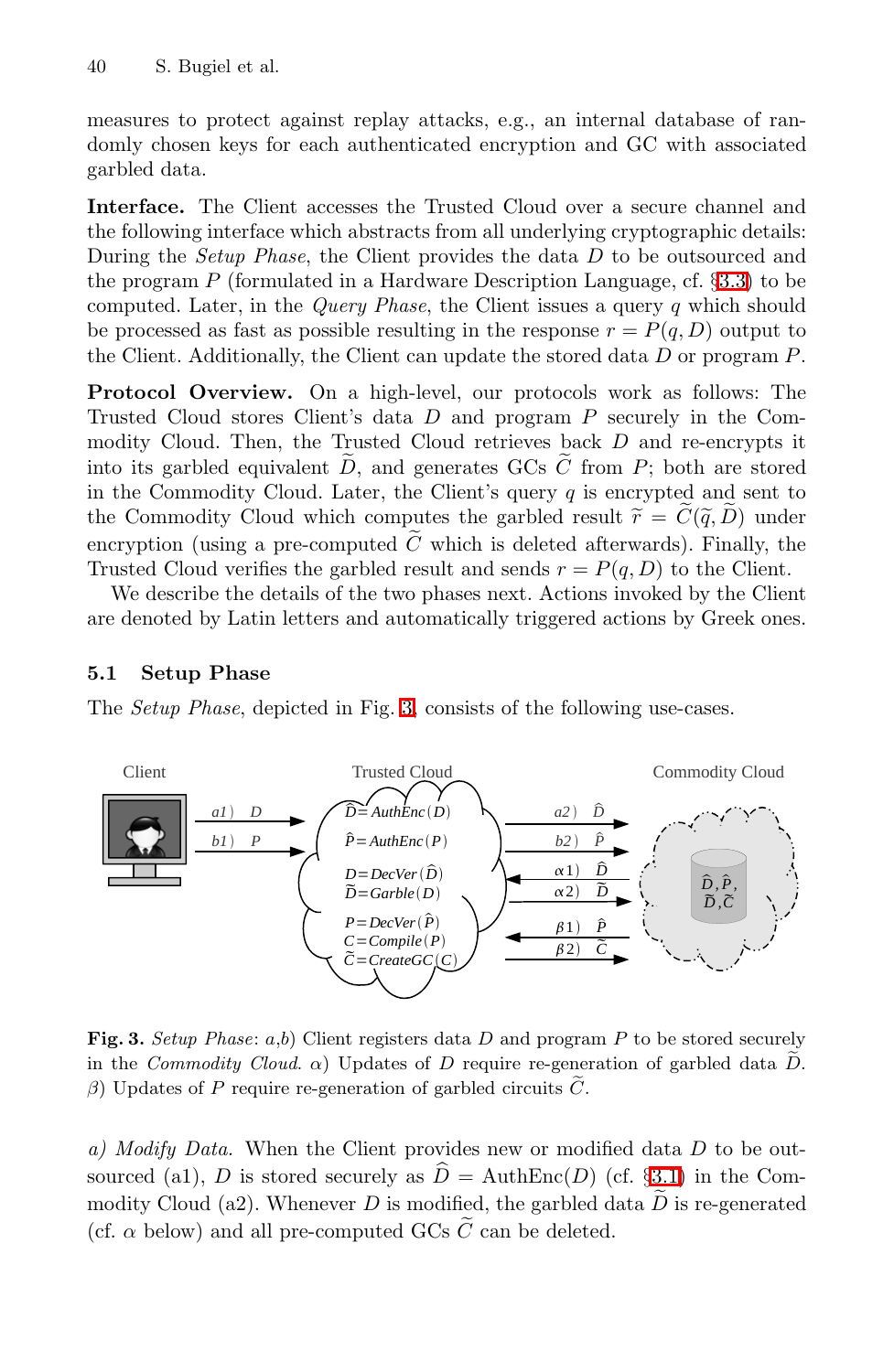b) Modify Program. Whenever the Client provides a new or modified program P<br>(b)  $B$  is stared sequely as  $\hat{B} = \text{AutER}(B)$  (of  $\mathcal{B}^{\text{TD}}$  in the Commodity Claus (b) Modify Program. Wheneve<br>
(b1), P is stored securely as  $\hat{P}$ <br>
(e2), Whenever, B is modified (b1), *P* is stored securely as  $\hat{P} = \text{AuthEnc}(P)$  (cf. **§[3.1\)](#page-5-3)** in the Commodity Cloud (a2). Whenever *P* is modified, all pre-computed GCs  $\tilde{C}$  can be deleted.<br> $\alpha$ ) *Garble Data.* Whenever *D* is changed, the garbled b) Modify Program. Whenever the Client provides a new or modified pro<br>(b1), P is stored securely as  $\hat{P} = \text{AuthEnc}(P)$  (cf.  $\frac{\mathbf{33.1}}{\mathbf{33.1}}$  in the Commodit (a2). Whenever P is modified, all pre-computed GCs  $\tilde{C}$ 

(a2). Whenever *P* is modified, all pre-computed GCs  $\tilde{C}$  can be deleted.<br>  $\alpha$ ) *Garble Data*. Whenever *D* is changed, the garbled data  $\tilde{D}$  must be regenerated. For this, the Trusted Cloud requests the securely  $\alpha$ ) *Garble Data.* Whenever *D* is changed, the garbled data generated. For this, the Trusted Cloud requests the securely sto<br>the Commodity Cloud ( $\alpha$ 1), recovers the data  $D = \text{DecVer}(\widehat{D})$ <br>exists the seriespeaking garb the Commodity Cloud ( $\alpha$ 1), recovers the data  $D = \text{DecVer}(D)$  (cf. \$[3.1\)](#page-5-3), generates the corresponding garbled data  $\tilde{D} = \text{Garble}(D)$  (cf. \$3.2), and stores this  $\alpha$ ) Garble Data. Whenever D is changed, the garbled data D must be regenerated. For this, the Trusted Cloud requests the securely stored data  $\hat{D}$  from the Commodity Cloud ( $\alpha$ 1), recovers the data  $D = \text{DecVer}(\hat{D})$  ( back into the Commodity Cloud  $(\alpha 2)$ .

β) Garble Program. Whenever D or P is changed or the Trusted Cloud has capacities for pre-computations, new GCs are generated. For this, the Trusted β) Garble Program. Whenever D or P is changed or the Trusted Cloud has<br>capacities for pre-computations, new GCs are generated. For this, the Trusted<br>Cloud requests the securely stored program  $\hat{P}$  from the Commodity C  $\beta$ ) *Garble Program.* Whenever *D* capacities for pre-computations, net<br>Cloud requests the securely stored p<br>recovers the program  $P = \text{DecVer}(\hat{P})$ <br> $C = \text{Comnil}_2(P)$  (of  $\overline{SP20}$  congraph) recovers the program  $P = \text{DecVer}(\widehat{P})$  (cf.  $\frac{\mathcal{B}.\mathbf{I}}{\mathcal{B}.\mathbf{I}}$ ), compiles it into a boolean circuit  $C = \text{Compile}(P)$  (cf.  $\frac{\mathcal{B}.\mathbf{3}}{\mathcal{B}.\mathbf{I}}$ ), generates a new GC  $\widetilde{C} = \text{Garble}(C)$  (cf.  $\frac{\mathcal{B}.\mathbf{2}}{\mathcal{B$ capacities for pre-computations, new GCs are generated. For this, the Trusted<br>Cloud requests the securely stored program  $\hat{P}$  from the Commodity Cloud ( $\beta$ 1),<br>recovers the program  $P = \text{DecVer}(\hat{P})$  (cf. §3.1), compiles stores this back into the Commodity Cloud  $(\beta 2)$ .

### **5.2 Query Phase**

<span id="page-9-0"></span>The query phase depicted in Fig.  $\Box$  consists of the following use-case:



**Fig. 4.** *Query Phase*: *Client* sends query *q* to the Trusted Cloud to be computed by the Commodity Cloud under encryption (c). The used GC *<sup>C</sup>* is deleted afterwards.

c) Process Query. When the Client sends a query q for secure evaluation (c1), the Trusted Cloud converts q into its garbled equivalent  $\tilde{a}$  = Carble(q) (cf c) Process Query. When the Client sends a query q for secure evaluation (c1), the Trusted Cloud converts q into its garbled equivalent  $\tilde{q} = \text{Garble}(q)$  (cf.  $\mathbb{R}$ 3) which is forwarded to the Commodity Cloud (c<sup>2</sup>). Th §[3.2\)](#page-5-1) which is forwarded to the Commodity Cloud (c2). The Commodity Cloud c) Process Query. When the Client sends a query q for secure evaluation (c1),<br>the Trusted Cloud converts q into its garbled equivalent  $\tilde{q} = \text{Garble}(q)$  (cf.<br>**33.2)** which is forwarded to the Commodity Cloud (c2). The Com (cf. **§[3.2\)](#page-5-1)** which is forwarded to the Commodity Cloud (c2). The Commodity Cloud computes the garbled response  $\tilde{r} = \tilde{C}(\tilde{q}, \tilde{D})$  by evaluating a pre-computed GC  $\tilde{C}$  (cf. **§3.2)** in parallel and deleting it **S.** 20) which is forwarded to the Commodity Cloud (c2). The Commodity Cloud computes the garbled response  $\tilde{r} = \tilde{C}(\tilde{q}, \tilde{D})$  by evaluating a pre-computed GC  $\tilde{C}$  (cf. **S.22)** in parallel and deleting it afte (cf.  $\S$ [3.2\)](#page-5-1) and returns  $r = P(q, D)$  to the Client.

### **5.3 Analysis**

In the following we analyze the security and efficiency properties of our protocols.

**Security Analysis.** The security of our protocols stems from the fact that the Trusted Cloud is a secure execution environment, whereas the adversary can have full control over the Commodity Cloud and all communication channels.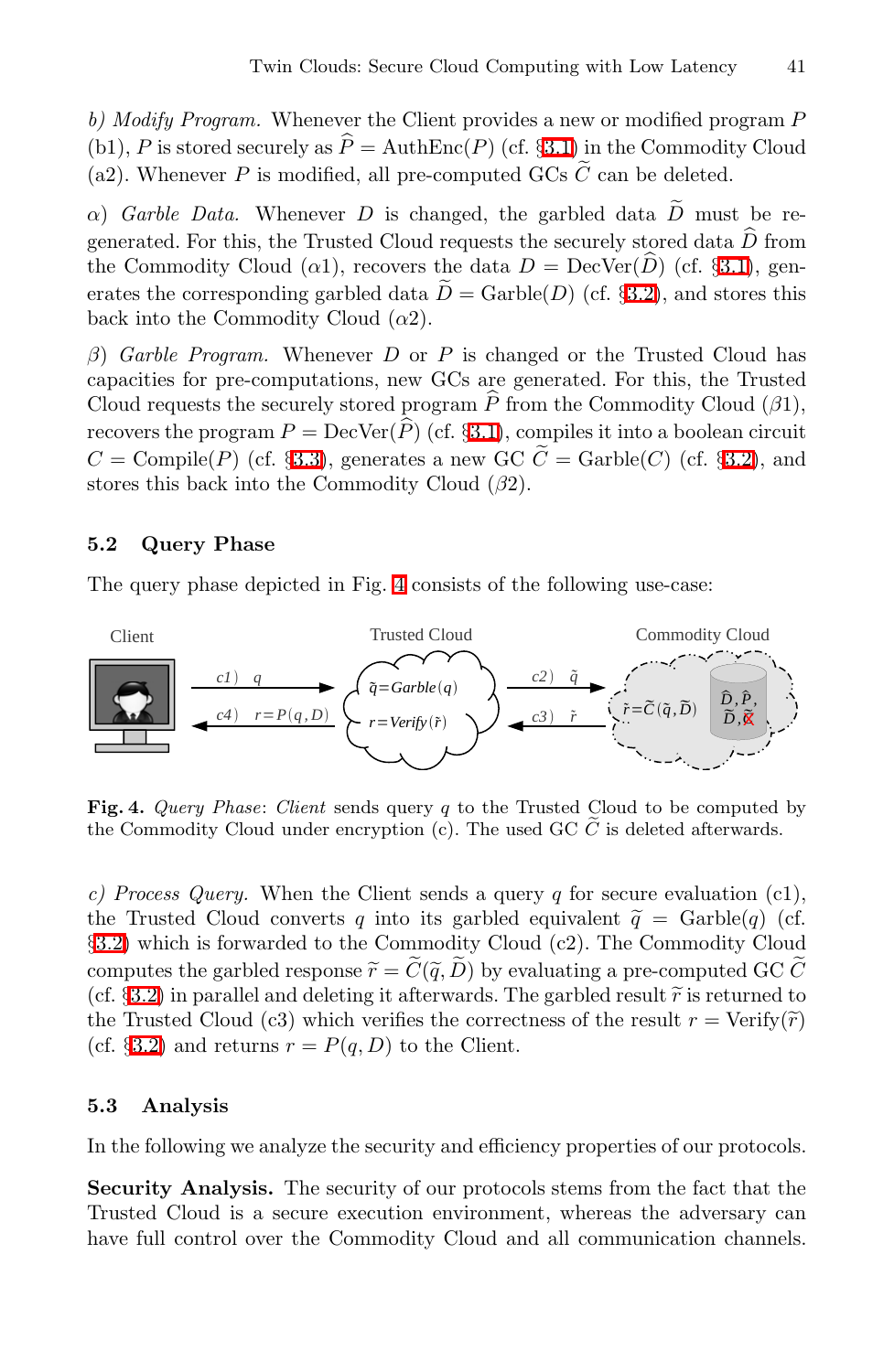More specifically, our protocols are secure against a malicious Commodity Cloud provider as well as external adversaries: The Commodity Cloud is neither able to More specifically, our protocols are secure against a malicious Commodity Cloud<br>provider as well as external adversaries: The Commodity Cloud is neither able to<br>successfully modify nor to learn the outsourced data  $\hat{D}$ authenticated and encrypted (cf. §[3.1\)](#page-5-3). The security and verifiability properties of GCs (cf. §[3.2\)](#page-5-1) ensure that the Commodity Cloud also cannot successfully modify or learn  $\tilde{q}, \tilde{D}, \tilde{C}, \tilde{r}$ , or intermediate results of the computation. Clearly, the Commodity Cloud learns an upper bound on the size of all data which can be circumvented by appropriate padding. The same holds true for external attackers that also cannot interfere with the communication between Client and Trusted Cloud due to the usage of a secure channel (e.g., SSL/TLS).

**Efficiency Analysis.** The *communication* between Client and Trusted Cloud is minimized as only data and a compact program are transferred over the secure channel, while the communication between Trusted Cloud and Commodity **Efficiency Analysis.** The *communication* between Client and Trusted Cloud<br>is minimized as only data and a compact program are transferred over the se-<br>cure channel, while the communication between Trusted Cloud and Comm symmetric security parameter, e.g.,  $t = 128$  (cf.  $\frac{32.2}{32.2}$ ). The Commodity Cloud's *storage* is dominated by  $t \cdot (|D| + 4|C|)$  bits for  $\tilde{D}$  and  $\tilde{C}$ , while the Trusted cure channel, while the communication between Trusted Cloud and Commodity<br>Cloud is dominated by the transfer of  $\tilde{C}$  of size  $\approx 4t \cdot |C|$  bits, where t is the<br>symmetric security parameter, e.g.,  $t = 128$  (cf.  $\sqrt{322}$ Cloud needs only low memory/storage. The dominating factor of the computation complexity are  $4|C|$  hash function evaluations by the Trusted Cloud in the Setup Phase and  $|C|$  parallel hash function evaluations by the Commodity Cloud in the Query Phase. Note that many functionalities such as queries on or statistics over large databases naturally allow parallelization.

Finally, we'd like to emphasize that our protocols can be used to securely outsource data and *arbitrary* computations thereon, use only symmetric-key cryptographic primitives, and do not rely on tamper-proof hardware. A prototype implementation to verify their practical efficiency is left as future work.

<span id="page-10-3"></span><span id="page-10-1"></span><span id="page-10-0"></span>**Acknowledgements.** We thank Radu Sion for pointing out the analogy of our Twin Clouds model with a rechargeable battery that accumulates energy (computations) over some time and can then be uncharged rapidly. This work was in part funded in part by the European Commission through the ICT program under contract 257243 TClouds and 216676 ECRYPT II.

## <span id="page-10-5"></span><span id="page-10-2"></span>**References**

- <span id="page-10-4"></span>1. Algesheimer, J., Cachin, C., Camenisch, J., Karjoth, G.: Cryptographic security for mobile code. In: Security and Privacy, pp. 2–11. IEEE, Los Alamitos (2001)
- 2. Amazon. Elastic Block Store, EBS (2011), <http://aws.amazon.com/ebs>
- 3. Amazon. Elastic Compute Cloud, EC2 (2011), <http://aws.amazon.com/ec2>
- 4. Atallah, M., Pantazopoulos, K., Rice, J., Spafford, E.: Secure outsourcing of scientific computations. Advances in Computers 54, 216–272 (2001)
- 5. Bellare, M., Rogaway, P., Wagner, D.: The EAX mode of operation: A two-pass authenticated-encryption scheme optimized for simplicity and efficiency. In: Roy, B., Meier, W. (eds.) FSE 2004. LNCS, vol. 3017, pp. 389–407. Springer, Heidelberg (2004)
- 6. Boneh, D., Goh, E.-J., Nissim, K.: Evaluating 2-DNF formulas on ciphertexts. In: Kilian, J. (ed.) TCC 2005. LNCS, vol. 3378, pp. 325–341. Springer, Heidelberg (2005)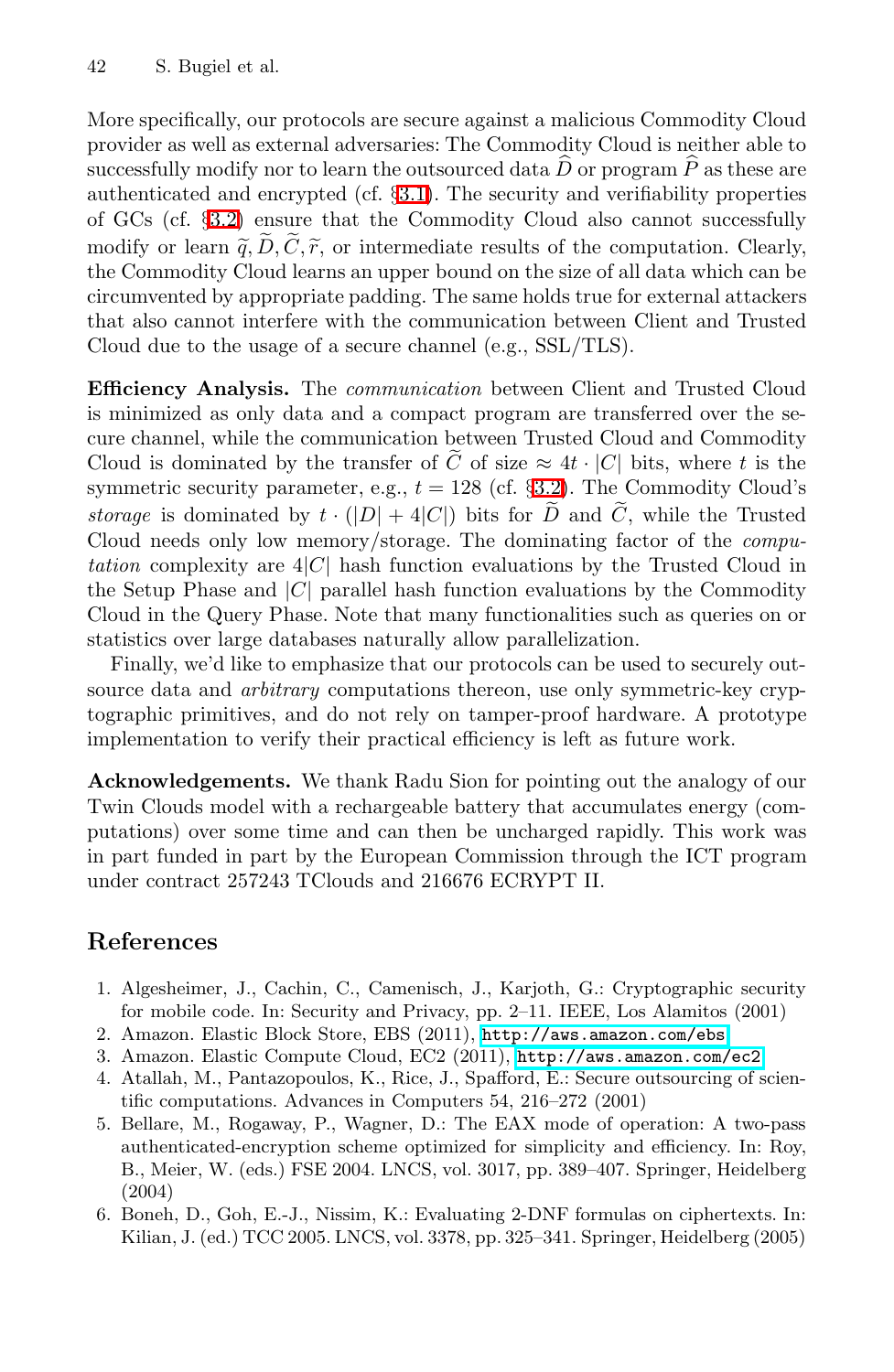- <span id="page-11-13"></span><span id="page-11-5"></span><span id="page-11-4"></span><span id="page-11-1"></span><span id="page-11-0"></span>7. Bugiel, S., Nürnberger, S., Sadeghi, A.-R., Schneider, T.: Twin Clouds: An architecture for secure cloud computing (Extended Abstract). In: Workshop on Cryptography and Security in Clouds (WCSC 2011), March 15-16 (2011)
- <span id="page-11-14"></span>8. Chung, K.-M., Kalai, Y., Vadhan, S.: Improved delegation of computation using fully homomorphic encryption. In: Rabin, T. (ed.) CRYPTO 2010. LNCS, vol. 6223, pp. 483–501. Springer, Heidelberg (2010)
- <span id="page-11-8"></span>9. Cloud Security Alliance. Top threats to cloud computing, v. 1.0 (2010)
- <span id="page-11-6"></span>10. Gennaro, R., Gentry, C., Parno, B.: Non-interactive verifiable computing: outsourcing computation to untrusted workers. In: Rabin, T. (ed.) CRYPTO 2010. LNCS, vol. 6223, pp. 465–482. Springer, Heidelberg (2010)
- <span id="page-11-15"></span>11. Gentry, C.: Fully homomorphic encryption using ideal lattices. In: STOC 2009, pp. 169–178. ACM, New York (2009)
- <span id="page-11-18"></span>12. Gentry, C., Halevi, S.: Implementing gentry's fully-homomorphic encryption scheme. In: Paterson, K.G. (ed.) EUROCRYPT 2011. LNCS, vol. 6632, pp. 129– 148. Springer, Heidelberg (to appear, 2011)
- <span id="page-11-10"></span>13. Goldwasser, S., Kalai, Y.T., Rothblum, G.N.: One-time programs. In: Wagner, D. (ed.) CRYPTO 2008. LNCS, vol. 5157, pp. 39–56. Springer, Heidelberg (2008)
- <span id="page-11-2"></span>14. Trusted Computing Group. Trusted platform module (TPM) main specification (2007)
- 15. Halevi, S., Lindell, Y., Pinkas, B.: Secure computation on the web: Computing without simultaneous interaction. Cryptology ePrint Archive, 2011/157 (2011)
- <span id="page-11-11"></span><span id="page-11-7"></span>16. Henecka, W., Kögl, S., Sadeghi, A., Schneider, T., Wehrenberg, I.: TASTY: Tool for Automating Secure Two-partY computations. In: CCS, pp. 451–462. ACM, New York (2010)
- <span id="page-11-12"></span>17. Herzberg, A., Shulman, H.: Secure guaranteed computation. Cryptology ePrint Archive, Report 2010/449 (2010)
- <span id="page-11-16"></span>18. Hohenberger, S., Lysyanskaya, A.: How to securely outsource cryptographic computations. In: Kilian, J. (ed.) TCC 2005. LNCS, vol. 3378, pp. 264–282. Springer, Heidelberg (2005)
- <span id="page-11-9"></span>19. IBM. Cryptocards (2011), <http://www-03.ibm.com/security/cryptocards/>
- 20. Iliev, A.: Hardware-Assisted Secure Computation. PhD thesis, Dartmouth College, Hanover, NH, USA (2009)
- <span id="page-11-3"></span>21. Iliev, A., Smith, S.: Small, stupid, and scalable: secure computing with Faerieplay. In: Workshop on Scalable Trusted Computing (STC 2010), pp. 41–52. ACM, New York (2010)
- <span id="page-11-17"></span>22. Järvinen, K., Kolesnikov, V., Sadeghi, A.-R., Schneider, T.: Embedded SFE: Offloading server and network using hardware tokens. In: Sion, R. (ed.) FC 2010. LNCS, vol. 6052, pp. 207–221. Springer, Heidelberg (2010)
- 23. Järvinen, K., Kolesnikov, V., Sadeghi, A.-R., Schneider, T.: Garbled circuits for leakage-resilience: Hardware implementation and evaluation of one-time programs. In: Mangard, S., Standaert, F.-X. (eds.) CHES 2010. LNCS, vol. 6225, pp. 383–397. Springer, Heidelberg (2010)
- 24. Kamara, S., Lauter, K.: Cryptographic cloud storage. In: Sion, R., Curtmola, R., Dietrich, S., Kiayias, A., Miret, J.M., Sako, K., Sebé, F. (eds.) RLCPS, WECSR, and WLC 2010. LNCS, vol. 6054, pp. 136–149. Springer, Heidelberg (2010)
- 25. Kolesnikov, V., Schneider, T.: Improved garbled circuit: Free XOR gates and applications. In: Aceto, L., Damgård, I., Goldberg, L.A., Halldórsson, M.M., Ingólfsdóttir, A., Walukiewicz, I. (eds.) ICALP 2008, Part II. LNCS, vol. 5126, pp. 486–498. Springer, Heidelberg (2008)